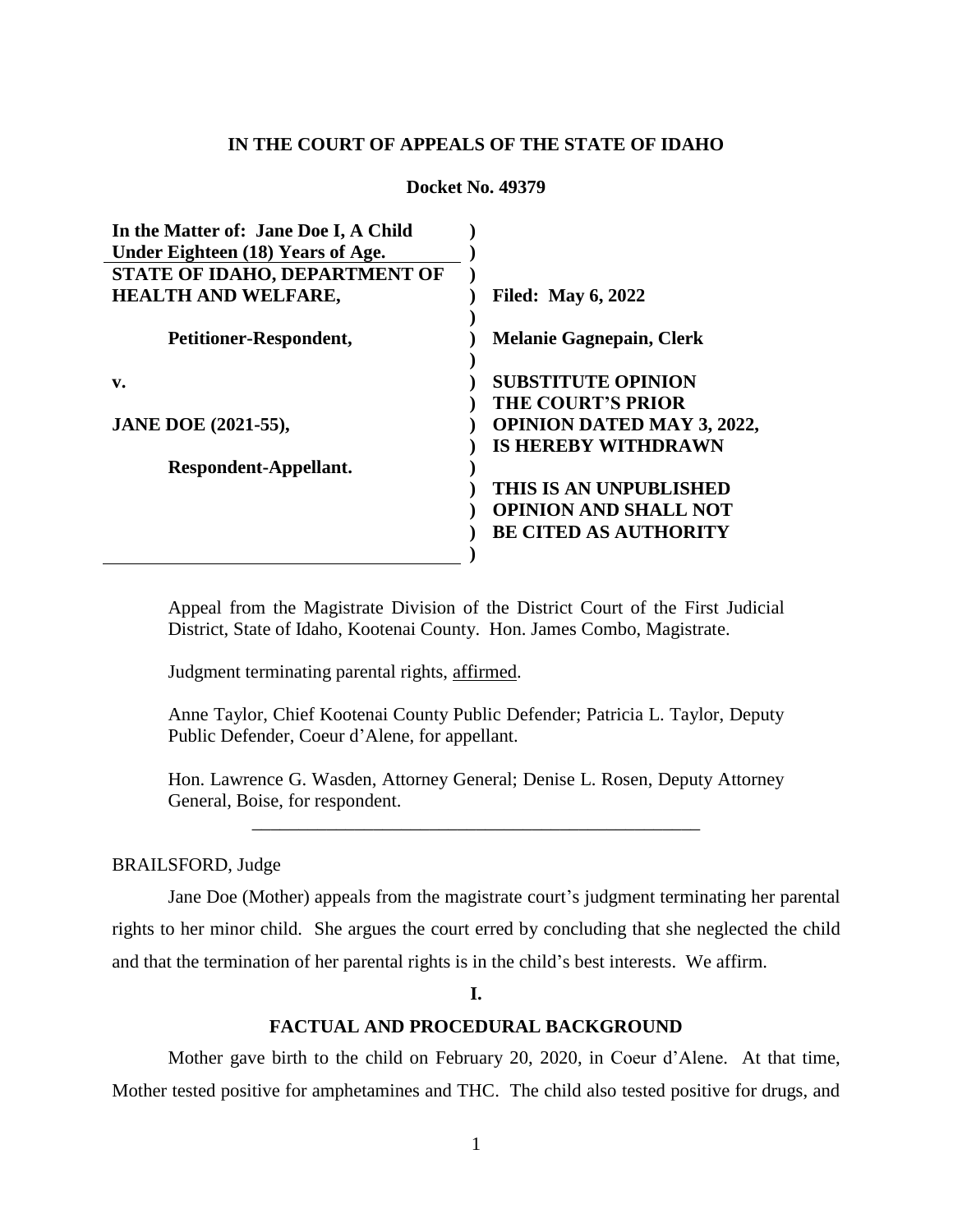the Department of Health and Welfare took the child into custody. During an adjudicatory hearing, Mother stipulated to jurisdiction, and the magistrate court granted the Department legal custody of the child.

In April 2020, the magistrate court approved a case plan identifying tasks for Mother to complete and reunification as the primary goal. Among numerous other tasks, the plan required Mother to obtain a global assessment of individual needs and follow all treatment recommendations; to submit to random drug testing; to obtain a mental health assessment and address her mental health issues; to establish and maintain a safe, stable home environment; to secure sufficient income to provide for the child's basic needs; to complete a parental fitness evaluation and follow all recommendations; to complete parenting classes; to be proactive in visiting the child; and to comply with the process for the interstate compact on the placement of children (ICPC) because Mother reported she was staying in Washington.

After several review hearings, the Department petitioned to terminate Mother's parental rights in April 2021. Thereafter, Mother gave birth to another child on September 11 in Washington and entered an eighteen-month residential, drug treatment program. The magistrate court held a termination hearing on November 17 at which it heard the testimony of Mother; Elvera Babak, a Department employee; and a child protective services investigator with knowledge about Mother's participation in a drug treatment program in Washington.

The magistrate court entered written findings of fact and conclusions of law in December 2021, granting the Department's petition and terminating Mother's parental rights.<sup>1</sup> The court concluded Mother neglected the child under Idaho Code § 16-2005(1)(b) by failing to provide proper parental care and control necessary for the child's wellbeing, and alternatively, by failing to comply with the case plan. *See* I.C. §§ 16-1602(31)(a) (defining neglect to include child without proper parental care and control); 16-2002(3)(b) (defining neglect to include failure to comply with case plan). Additionally, the court concluded that terminating Mother's parental rights is in the child's best interests.

Mother timely appeals.

 $\overline{a}$ 

<sup>&</sup>lt;sup>1</sup> The child's paternity was never established.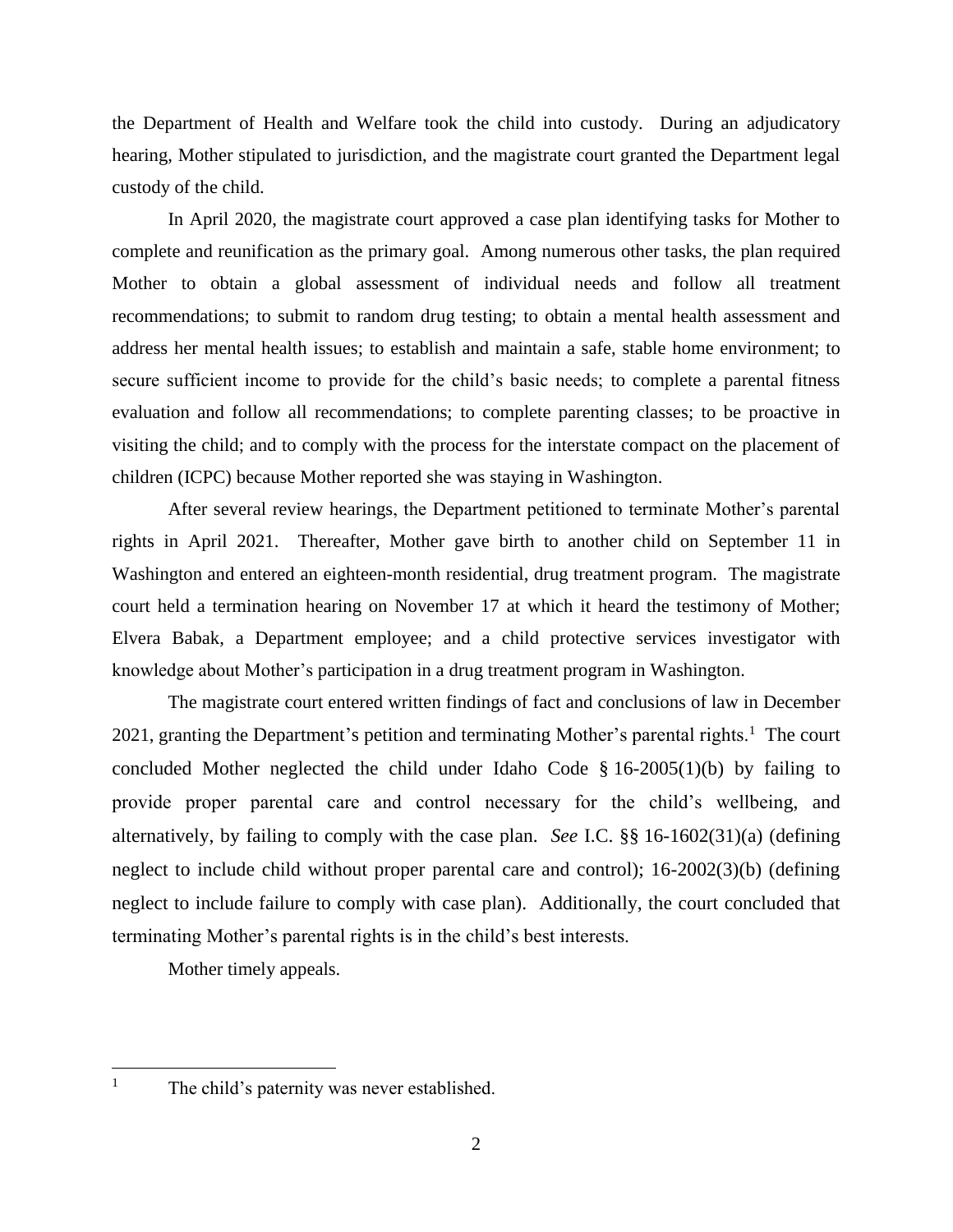#### **II.**

#### **STANDARD OF REVIEW**

A parent has a fundamental liberty interest in maintaining a relationship with his or her child. *Troxel v. Granville*, 530 U.S. 57, 65 (2000); *Doe v. State*, 137 Idaho 758, 760, 53 P.3d 341, 343 (2002). This interest is protected by the Fourteenth Amendment to the United States Constitution. *State v. Doe*, 144 Idaho 839, 842, 172 P.3d 1114, 1117 (2007). Implicit in the Termination of Parent and Child Relationship Act is the philosophy that, wherever possible, family life should be strengthened and preserved. I.C. § 16-2001(2). Therefore, the requisites of due process must be met when terminating the parent-child relationship. *State v. Doe*, 143 Idaho 383, 386, 146 P.3d 649, 652 (2006). Due process requires that the grounds for terminating a parent-child relationship be proved by clear and convincing evidence. *Id*. Because a fundamental liberty interest is at stake, the United States Supreme Court has determined that a court may terminate a parent-child relationship only if that decision is supported by clear and convincing evidence. *Santosky v. Kramer*, 455 U.S. 745, 769 (1982); *see also* I.C. § 16-2009; *Doe v. Dep't of Health & Welfare*, 146 Idaho 759, 761-62, 203 P.3d 689, 691-92 (2009); *Doe*, 143 Idaho at 386, 146 P.3d at 652.

On appeal from a decision terminating parental rights, this Court examines whether the decision is supported by substantial and competent evidence, which means such evidence as a reasonable mind might accept as adequate to support a conclusion. *Doe v. Doe*, 148 Idaho 243, 245-46, 220 P.3d 1062, 1064-65 (2009). The appellate court will indulge all reasonable inferences in support of the trial court's judgment when reviewing an order that parental rights be terminated. *Id.* The Idaho Supreme Court has also said that the substantial evidence test requires a greater quantum of evidence in cases where the trial court's finding must be supported by clear and convincing evidence than in cases where a mere preponderance is required. *State v. Doe*, 143 Idaho 343, 346, 144 P.3d 597, 600 (2006). Clear and convincing evidence is generally understood to be evidence indicating that the thing to be proved is highly probable or reasonably certain. *Roe v. Doe*, 143 Idaho 188, 191, 141 P.3d 1057, 1060 (2006). Further, the magistrate court's decision must be supported by objectively supportable grounds. *Doe*, 143 Idaho at 346, 144 P.3d at 600.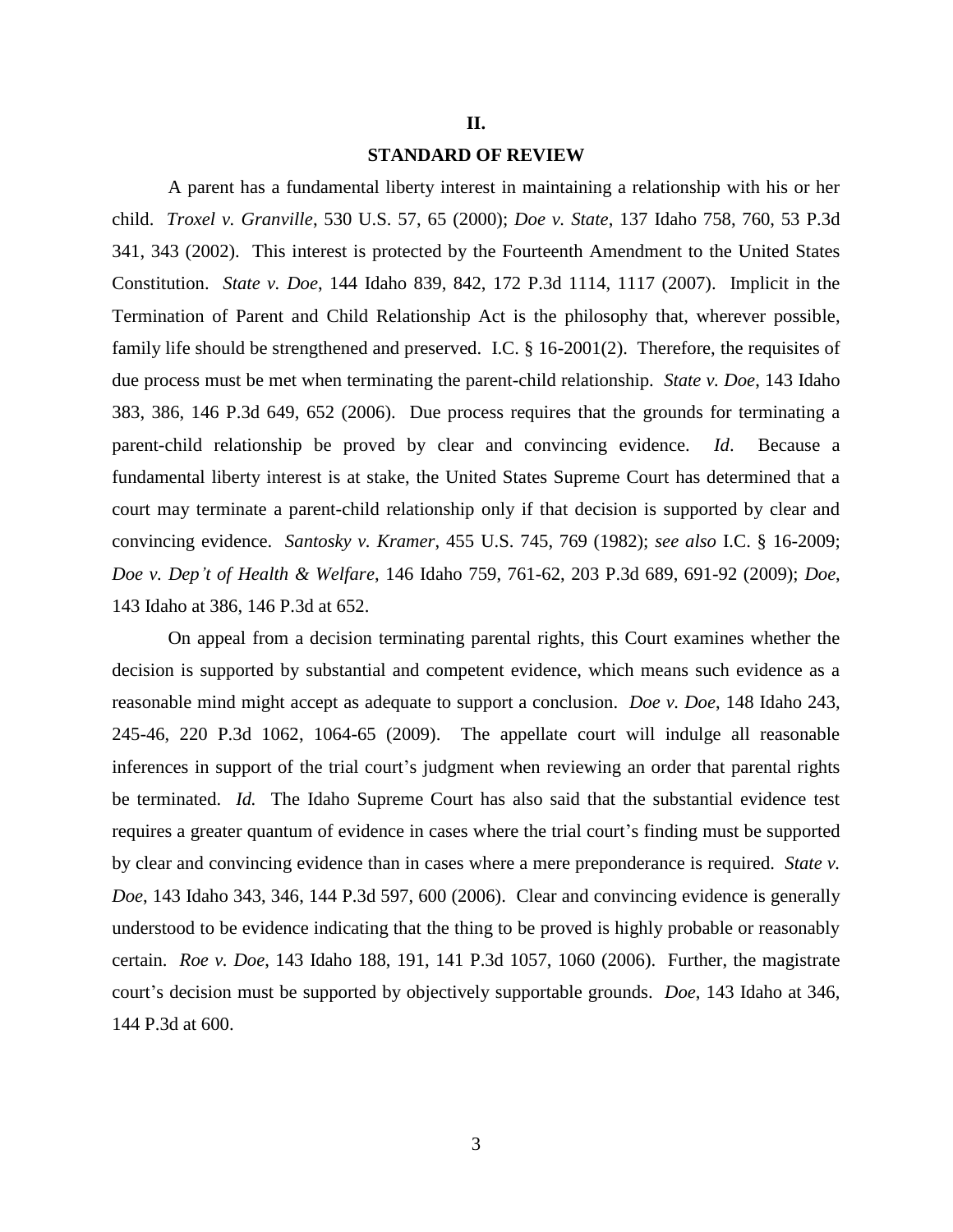# **III. ANALYSIS**

#### **A. Failure to Provide Parental Care**

 $\overline{a}$ 

Mother challenges the magistrate court's conclusion that she "is unable to discharge her parental responsibilities" and that "the child lacks parental care necessary for her health, safety, or wellbeing." *See* I.C. § 16-1602(31)(a) (defining neglect to include child without proper parental care and control)*.* In support of this conclusion, the court found Mother failed to provide financial support for the child, to establish stable housing, to demonstrate safe parenting, and to address her own mental health and substance abuse issues.

Mother does not challenge any of these findings as unsupported by substantial and competent evidence. Instead, Mother challenges generally the magistrate court's reliance on the testimony of Elvera Babak, the Department employee who testified about Mother's involvement and performance in this case. Babak also testified about her professional background and employment at the Department. On this subject, Babak testified on direct examination that she was involved in the case since its inception in February 2020 and that, at that time, she was an intern "assigned on the case with a case manager." On cross-examination, Babak testified that she obtained her license as a social worker in June 2021 and that she was not "able to complete progress reports" without a license. When Mother's counsel showed Babak the February and April 2021 progress reports in this case on which her signature appeared, she inconsistently testified that "apparently" she did sign those reports before receiving her license. On re-direct, however, Babak explained she received her license in June 2020 and did not sign progress reports when she was unlicensed.

Based on this testimony, Mother argues the magistrate court "abused its discretion by allowing [Babak] to testify." Mother asserts that, because "there was disputed evidence [about] whether [Babak] was properly licensed as a social worker at the time she authored various progress reports," Babak is not a competent witness under Idaho Rule of Evidence 602;<sup>2</sup> she does not have "adequate personal knowledge of [Mother's] progress"; and her "credibility is seriously disputed."

<sup>2</sup> Idaho Rule of Evidence 602 provides, in relevant part, that "A witness may testify to a matter only if evidence is introduced sufficient to support a finding that the witness has personal knowledge of the matter. Evidence to prove personal knowledge may consist of the witness's own testimony."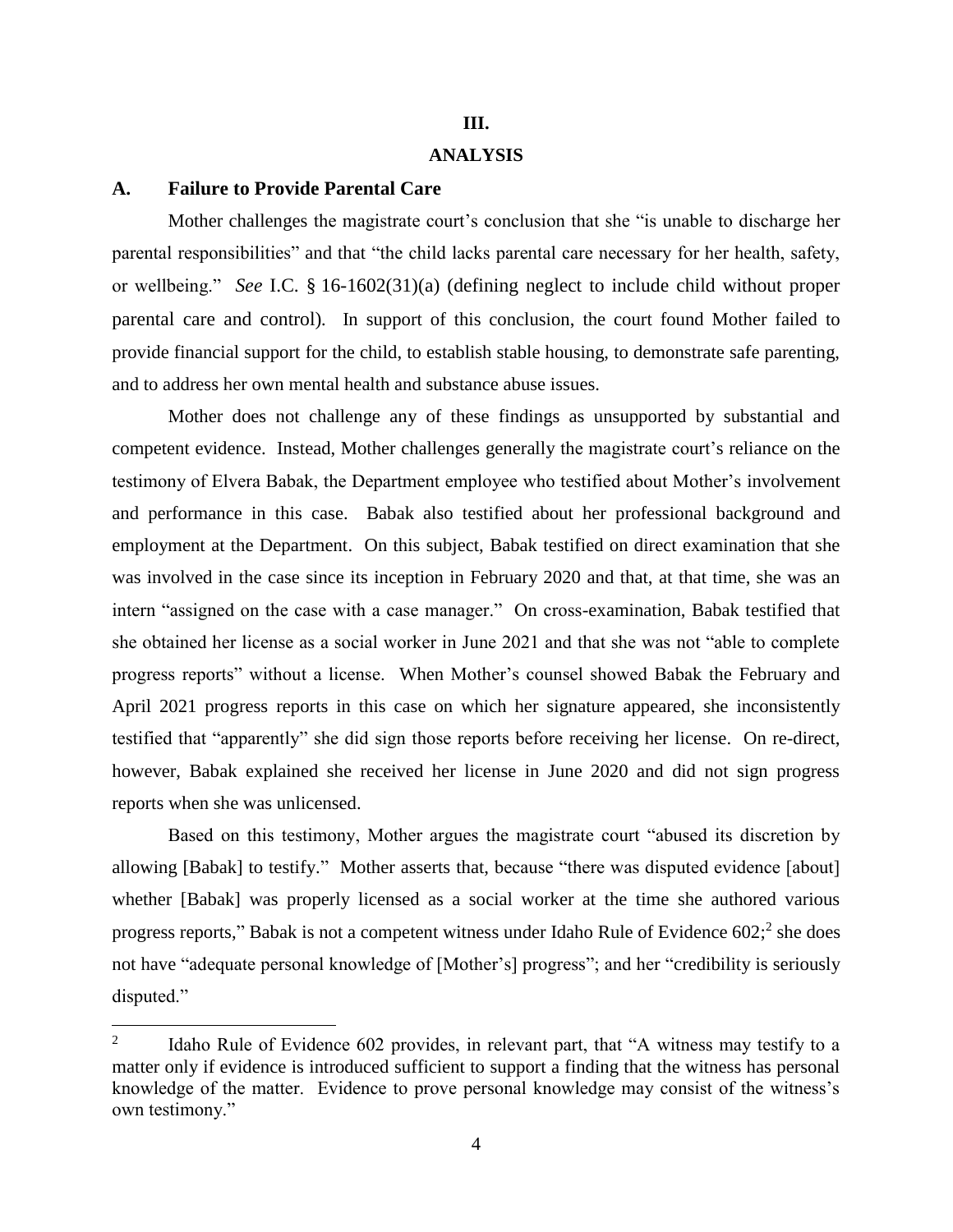We are not persuaded by Mother's argument that the magistrate court erred by allowing Babak to testify or by considering her testimony. Although the magistrate court did not mention Babak's testimony or credibility in its findings and conclusions, the clear import of her testimony is that she misspoke on direct examination that she received her social worker license in June 2021 and clarified on re-direct that she received the license in June 2020. Whether Babak's corrected testimony on re-direct was credible is exclusively for the magistrate court's determination. Although this Court conducts an independent review of the record for substantial and competent evidence, it "must draw all reasonable inferences in favor of the magistrate court's judgment [because it] has the opportunity to observe the witnesses' demeanor, to assess their credibility, to detect prejudice or motive, and to judge the character of the parties." *Doe v. Doe*, 150 Idaho 46, 49, 244 P.3d 190, 193 (2010) (internal quotation marks omitted).

Further, that Babak was not a licensed social worker during a portion of the case's pendency does not mean she lacked personal knowledge to testify. Whether a witness has personal knowledge turns on whether she has firsthand or other admissible knowledge of the events, not on her qualifications or authorization to perform certain functions on the Department's behalf. Moreover, Mother never objected to Babak's testimony at the termination hearing as lacking personal knowledge.

Mother also argues substantial and competent evidence does not support the magistrate court's finding that Mother did "not understand[] the child's needs during visits." Mother's argument focuses on the timeframe in March 2020 at the beginning of the coronavirus pandemic when the child was approximately one month old. According to Mother, during this time, she "had little control over what occurred with the child"; "the Department did not make any efforts to bond the child with Mother for about one month beginning in March of 2020 due to COVID"; and Mother was "[un]able to connect and bond with the child during March 2020 through the beginning of May 2020."

The record does not support Mother's assertion that the Department made no efforts to maintain contact between her and the child. Although Mother was unable to visit the child for twenty-five days beginning in March 2020 because of the pandemic, the Department emailed Mother "daily updates and pictures" of the child during this time. Additionally, the magistrate court did not fault Mother for not understanding the child's needs during this timeframe. Rather, the court's finding that Mother struggled to meet the child's needs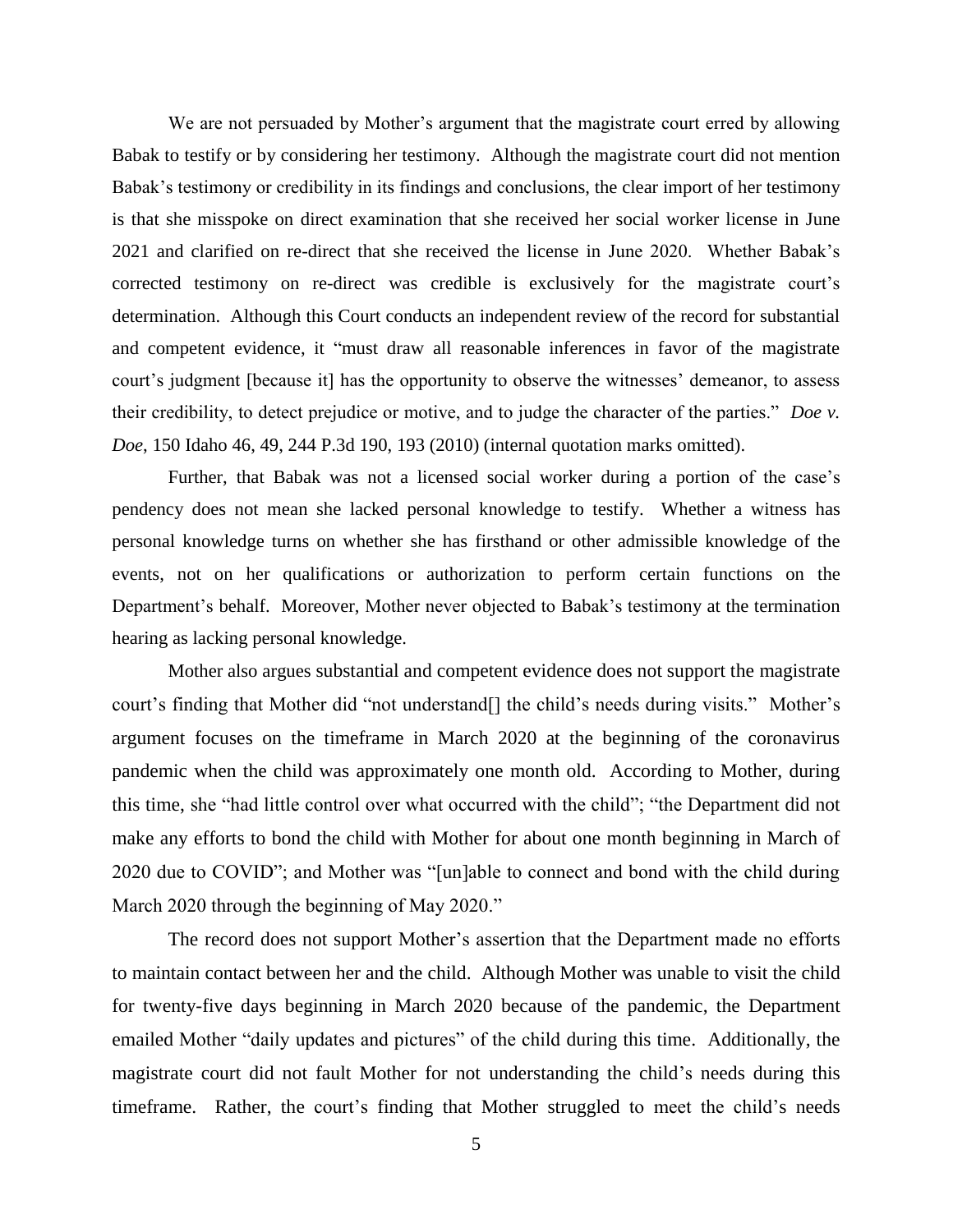focused on Mother's visitation--not the period during which the pandemic precluded visitation. For example, the court found that "*during visitation* [Mother] struggled to understand [the child's] needs and what was developmentally appropriate for [the child's] age." (Emphasis added.) Substantial and competent evidence supports this finding. For example, the evidence shows that the child would become "dysregulated" and cry during visitation; Mother was unable to sooth the child; and the visits became "harder" as the child got older and would cling to her foster parent.

Finally, Mother's reliance on *Doe*, 137 Idaho 758, 53 P.3d 341, is misplaced. In that case, the child's father was incarcerated at the time of the child's birth and had never met the child. *Id.* at 759, 53 P.3d at 342. The magistrate court concluded the father had abandoned the child and terminated the father's parental rights. *Id.* On appeal, the Idaho Supreme Court reversed this decision, concluding the magistrate court "trivialize[d] Doe's efforts" while he was in prison to have a relationship with the child, which included sending gifts, attempting to contact the child's mother and grandmother, authorizing the child's medical treatment, contacting the caseworker, and writing the magistrate court. *Id. Doe* is distinguishable from this case in numerous respects including, for example, that Mother was not incarcerated during this case's pendency and the magistrate court did not conclude she abandoned the child.

We hold that substantial and competent evidence supports the magistrate court's conclusion that Mother neglected the child under I.C. § 16-1602(31)(a) by failing to provide proper parental care for the child's well-being. The court did not error either by allowing Babak to testify or by relying on her testimony. Further, substantial and competent evidence supports the court's conclusion that Mother struggled to meet and understand the child's needs during visitation. Regardless, this finding is only one of numerous other findings supporting the court's conclusion of neglect, and Mother does not challenge any of those other findings.

# **B. Failure to Comply With Case Plan**

Mother challenges the magistrate court's alternative conclusion that Mother neglected the child by failing to comply with the case plan. *See* I.C. § 16-2002(3)(b) (defining neglect to include failure to comply with case plan). In support, Mother argues that "significant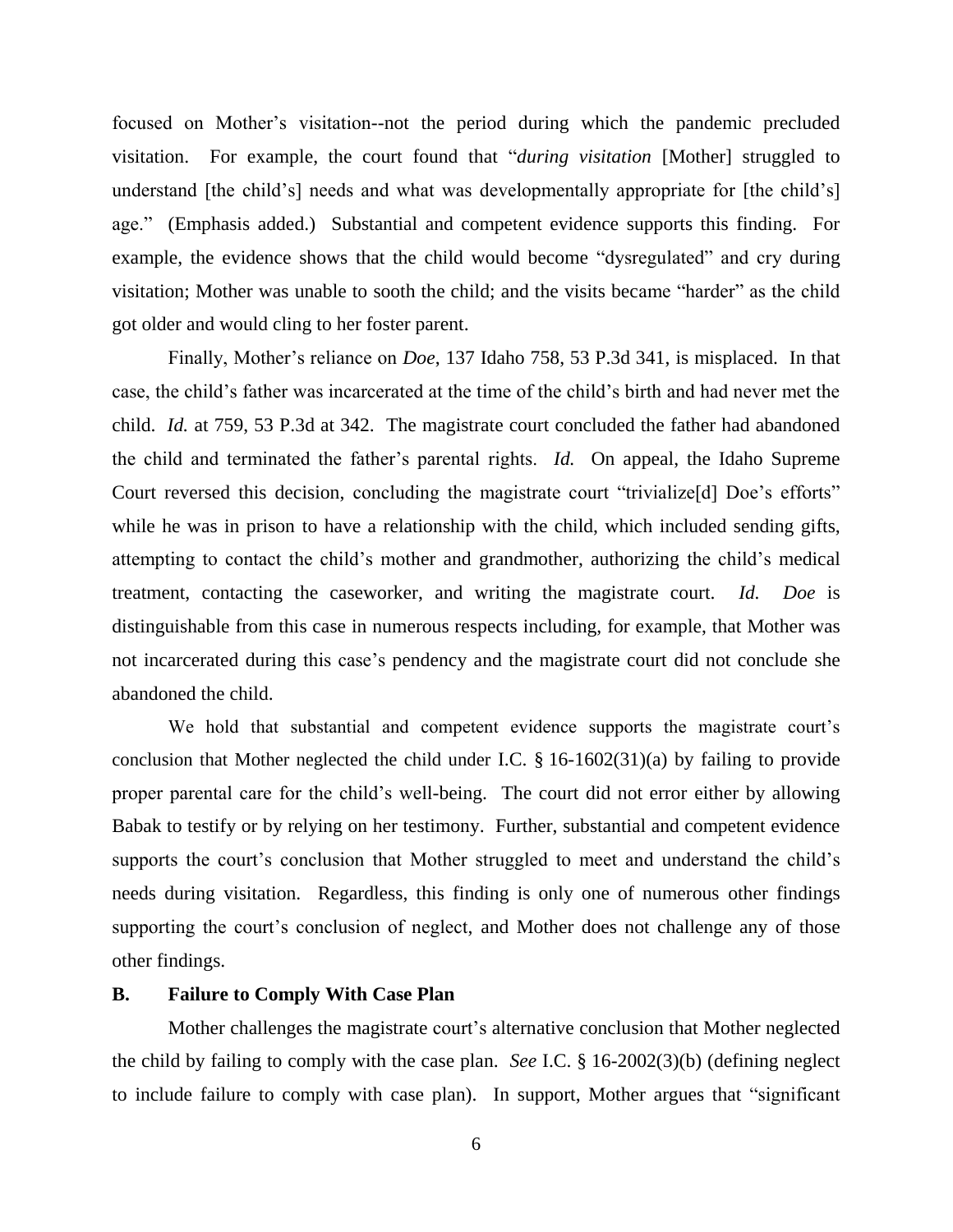evidence was adduced at the termination trial to prove Mother complied with the [case plan]"; Mother "substantially complet[ed]" her case plan; and "[w]hile not perfect in the execution, Mother tried to the best of her capabilities to comply with the [case plan]" given the pandemic "restrictions." In support, Mother relies on and cites to her own testimony at the termination hearing.

Mother's testimony, however, shows she failed to comply with the case plan. As Mother acknowledges on appeal, "she did not have stable housing from 2013 through 2021"; "she was discharged from [drug treatment] in August 2020 for lack of engagement"; although she reengaged in treatment, "she stopped attending treatment in June 2021"; and "she did not have proof that she completed the program." Further, Mother "admitted to being discharged from her required [mental health] counseling for lack of engagement in December of 2020." In addition to these acknowledged failures, substantial and competent evidence shows Mother failed to complete her case plan. For example, Mother did not obtain employment, establish stable housing, submit to random drug testing, address her drug abuse and mental health issues, or comply with the ICPC process. Indeed, during the termination hearing Mother admitted she failed to comply with her case plan: "Q. You have not substantially complied with your case plan until your recent entry into [drug treatment in September 2021]; correct? A. Yes."

Mother's argument that she "was extremely restricted in her ability to engage in the [case plan] because of the global pandemic" is unpersuasive. While the pandemic undoubtedly changed the manner in which a parent had to perform a case plan, Mother fails to articulate how the pandemic adversely affected her ability to perform her case plan, except for a period of twenty-five days in March 2020 when she did not have visitation. This brief suspension in visitation, however, does not explain Mother's failures to perform numerous other case plan tasks during the case's pendency. Based on a review of the record, we hold that substantial and competent evidence supports the magistrate court's finding that Mother did not comply with the case plan.

## **C. Child's Best Interests**

Mother also challenges the magistrate court's conclusion that terminating her parental rights is in the child's best interests. Once a statutory ground for termination has been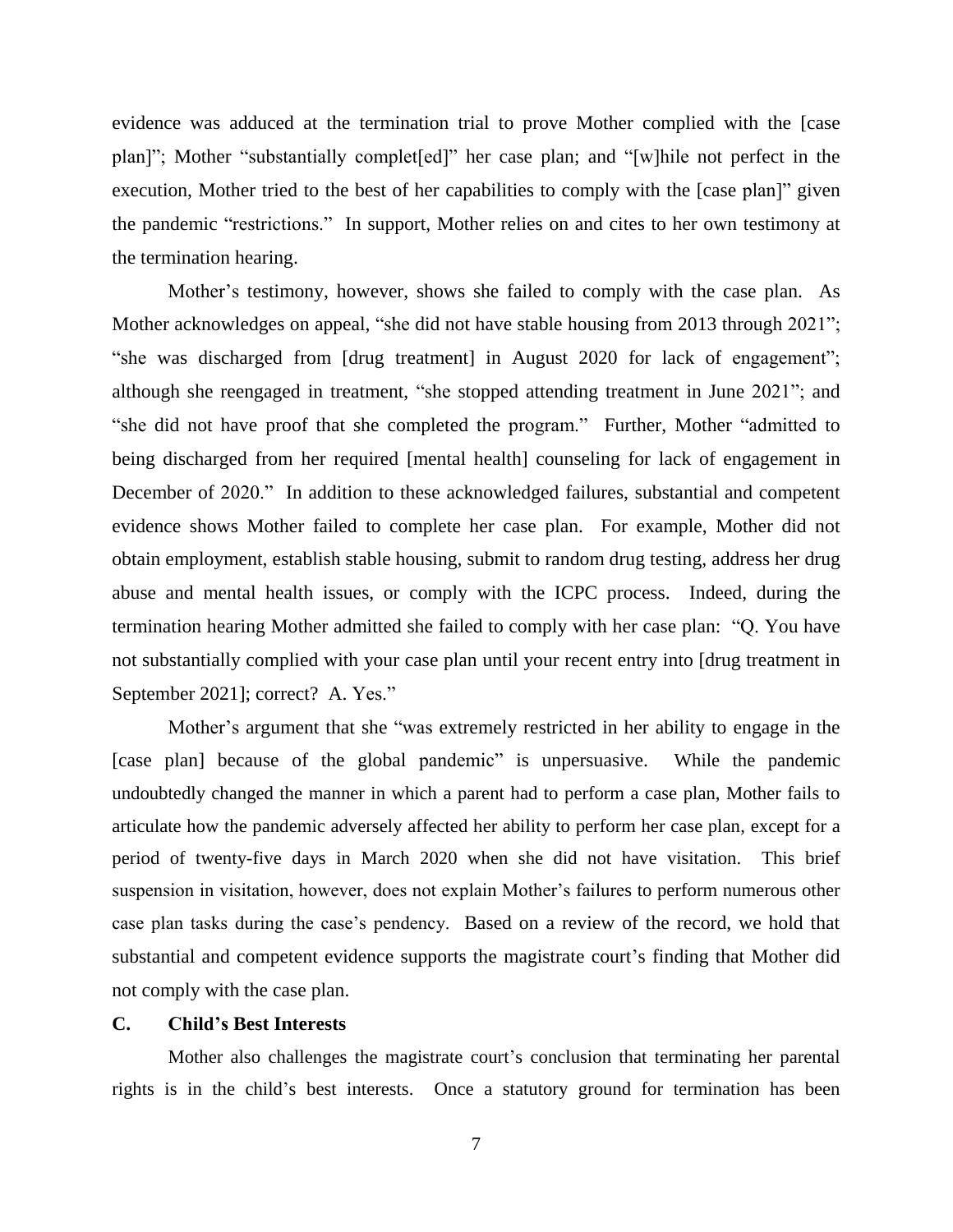established, the trial court must next determine whether it is in the best interests of the child to terminate the parent-child relationship. *Tanner v. State, Dep't of Health & Welfare*, 120 Idaho 606, 611, 818 P.2d 310, 315 (1991). When determining whether termination is in the child's best interests, the trial court may consider the parent's history with substance abuse, the stability and permanency of the home, the unemployment of the parent, the financial contribution of the parent to the child's care after the child is placed in protective custody, the improvement of the child while in foster care, the parent's efforts to improve his or her situation, and the parent's continuing problems with the law. *Doe (2015-03) v. Doe*, 159 Idaho 192, 198, 358 P.3d 77, 83 (2015); *Idaho Dep't of Health & Welfare v. Doe*, 156 Idaho 103, 111, 320 P.3d 1262, 1270 (2014). A finding that it is in the best interests of the child to terminate parental rights must still be made upon objective grounds. *Idaho Dep't of Health & Welfare v. Doe*, 152 Idaho 953, 956- 57, 277 P.3d 400, 403-04 (Ct. App. 2012).

In support of Mother's challenge to the magistrate court's conclusion that terminating her parental rights is in the child's best interests, Mother lists the factors for consideration identified in *Doe (2015-03)* set forth above, and she argues "a review of [these] factors weigh [sic] heavily in favor of Mother because she made significant efforts and progress with her [case plan]." The record, however, belies Mother's assertion that she made "significant efforts and progress" under the case plan, as discussed above. Additionally, this cursory argument is inadequate to preserve the issue for appeal. *See, e.g., Idaho Dep't of Health & Welfare v. Doe (2018-24)*, 164 Idaho 143, 147, 426 P.3d 1243, 1247 (2018) (noting appellate court generally does not address issues not supported by cogent argument).

Mother also argues "the evidence at trial was colored to appear as though the child made improvement while in foster care, but there was a lack of evidence to establish a baseline of the child's development before entry into foster care." Rather than focusing on the child's improvement in foster care, however, the magistrate court found that the child has "permanency and stability," is "well-adjusted," and "is thriving" in foster care. The court did not compare the child's improvement to a "baseline . . . before entry into foster care" because the Department placed the child into foster care at birth after she tested positive for drugs. Accordingly, no "baseline" of the child's development existed when she entered foster care, and the court's findings focusing on the child's development during foster care were appropriate.